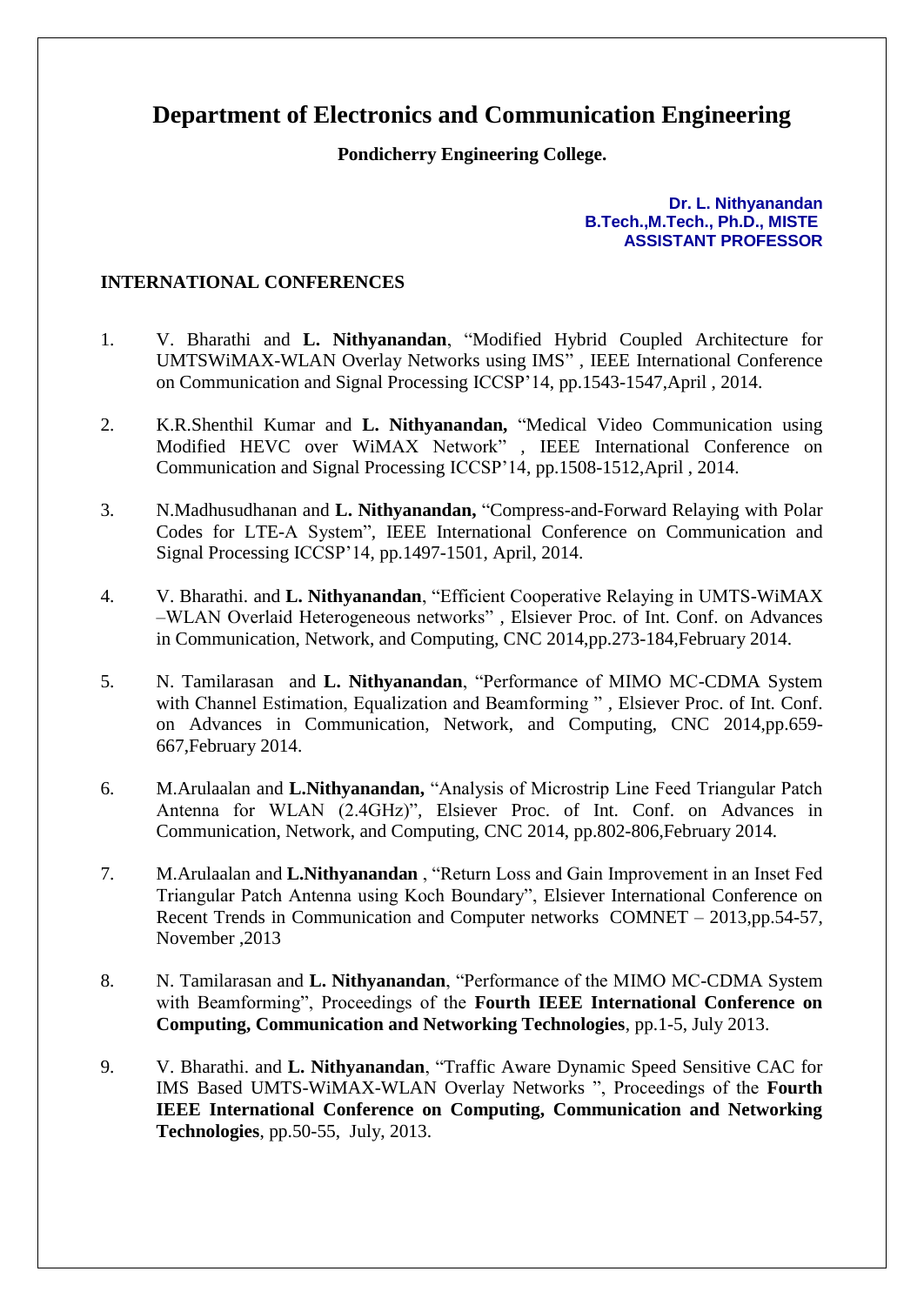- 10. P.Prabhavathi and **L.Nithyanandan,** "Network Selection in wireless Heterogeneous Networks" **IEEE International Conference on Communications and Signal Processing**, **ICCSP'13**, pp. 357-361, April 2013.
- 11. J.Susila @ Sandhiya and **L.Nithyanandan,** "Resource and QoS Optimization for Multicasting in Mobile WiMAX Networks" **IEEE International Conference on Communications and Signal Processing**, **ICCSP'13**, pp. 362-366, April 2013.
- 12. M.Arulaalan and **L.Nithyanandan,** "Return Loss Improvement in an Inset Fed Triangular Patch Antenna" **IEEE International Conference on Communications and Signal Processing**, **ICCSP'13**, pp. 864-867, April 2013.
- 13. R.Srinivas,**L.Nithyanandan,** P.V.V.Subba Rao, P.Naveen Kumar and G.Umadevi,, "Advanced High Speed Parallel Frame Synchronizer for High Data Rate Indian Remote Sensing Satellite" **IEEE 5 th International conference on computers and devices for communication (CODEC)-RSS**,December,2012.
- 14. Bharathi.V and **Nithyanandan.L**, "Dynamic Speed Sensitive CAC for WiMAX-WLAN Overlay Architecture", **IEEE International Conference On Emerging Trends in Science Engineering and Technology INCOSET-2012**,pp.334-338,December 2012.
- 15. **L.Nithyanandan** and I. Parthiban, "Seamless vertical handoff in heterogeneous networks using IMS technology", **IEEE International Conference on Communication and Signal Processing, ICCSP'12**, pp. 32-35, April 2012.
- 16. R.Srinivas,**L.Nithyanandan,** G.Umadevi, P.V.V.Subba Rao, P.Naveen Kumar, "Design and Implementation of S-Band Multi-mission Satellite Positioning Data Simulator for IRS Satellites", **IEEE Applied Electromagnetics Conference (AEMC ),** pp.1-4,Kolkata,India,December 2011.
- 17. V.Nagarajan, P.Dananjayan and **L.Nithyanandan**, "On the performance of chaotic spreading sequence MIMO MC-DS/CDMA systems using NPGP", **International conference on Control, Automation, Communication and Energy Conservation, INCACEC – 2009**, pp. 730-734, Kongu Engineering college, June 2009.
- 18. **L.Nithyanandan**, S.Thirunavukarasu and P.Dananjayan, "Virtual sub carrier based frequency Synchronization algorithm for MC CDMA System", Proc. of **IEEE International conference on Wireless and Optical Communication Networks, IEEE WOCN 2006**, April 2006, Bangalore. (ISBN 1-4244-0340-5/06).
- 19. **L.Nithyanandan** and P.Dananjayan, **"**Analytical BER Computation for Interference Cancellation Receiver in MC CDMA System", Proc.of **XVIII URSI General Assembly 2005** held at Vignyan Bhavan, 23-29 October,2005, New Delhi .
- 20. **L.Nithyanandan**, RSaravanaprabu and P.Dananjayan, "Hybrid interference cancellation receiver for MC CDMA system", Proc. of **2005 IEEE International Conference on Personal Wireless Communications (ICPWC 2005),** pp.465-469, 23-25 January, 2005, New Delhi, India.